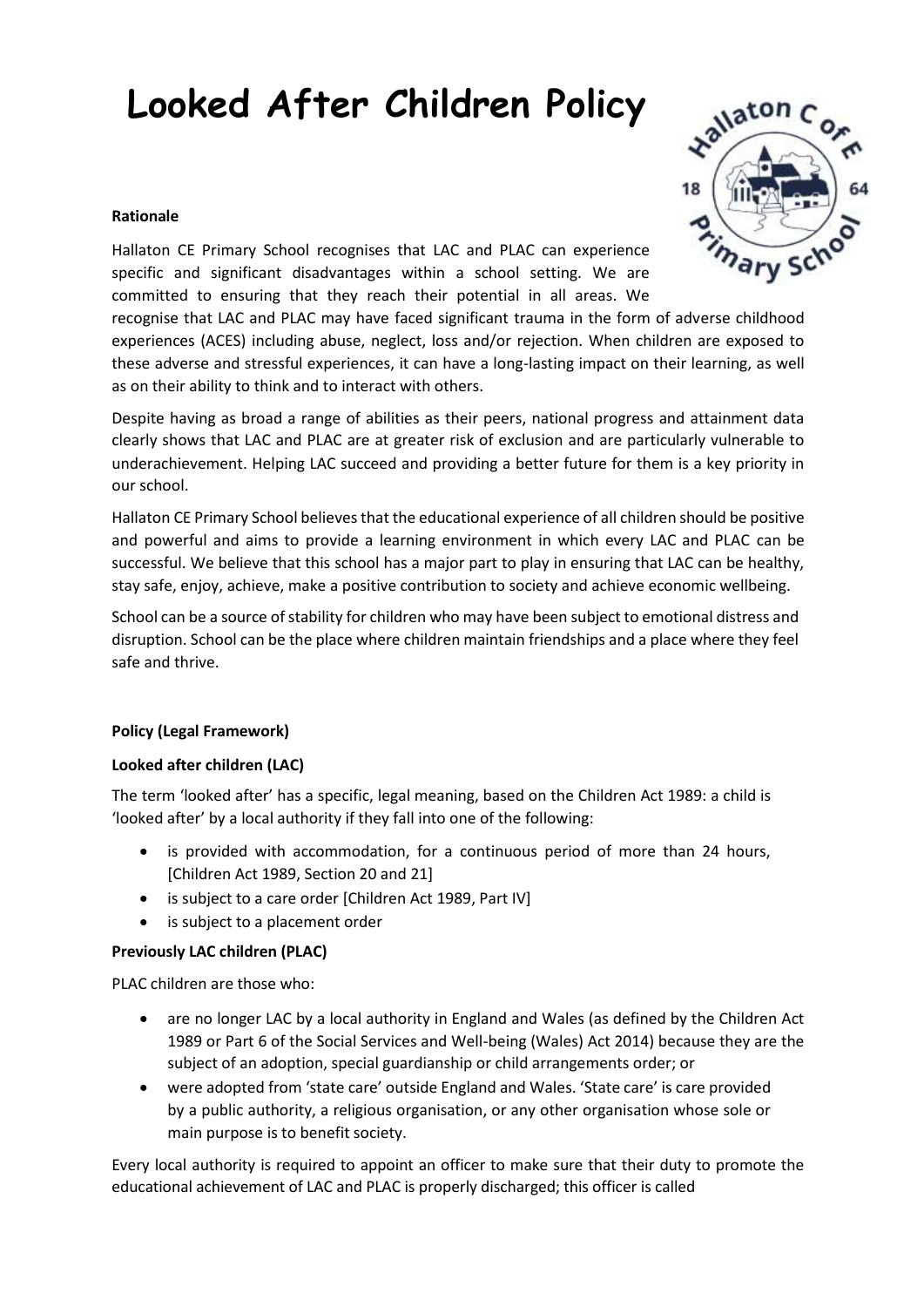the Virtual School Head (VSH). The duties of the VSH are defined in the DfE statutory guidance "*Promoting the education of looked after children and previously looked after children*" – February 2018.

The governing body of a maintained school and the proprietor of an academy must ensure that an appropriately qualified and experienced member of staff, undertakes the responsibilities within the school to promote the educational achievement of looked-after and previously looked-after children on the school's roll; this person is the 'designated teacher' (DT). The duties of the DT are defined in the DfE statutory guidance "*The designated teacher for looked after and previously looked-after children*" – February 2018.

# **Principles**

Hallaton CE Primary School is committed to enhancing the achievement and welfare of LAC and PLAC in the following ways:

- Ensuring staff awareness of, and sensitivity to, the difficulties and educational disadvantages of LAC and PLAC.
- Providing a climate of acceptance and challenging negative stereotypes.
- Having high expectations for the child and ensuring equal access to a balanced and broadlybased education that meets the needs of the individual child.
- Ensuring that (LAC and PLAC) students have the opportunity to participate fully in all aspects of the school, including the curriculum, careers guidance, extra-curricular activities, work experience.
- Ensuring LAC have a PEP that addresses all aspects of education including health and wellbeing and ensures that appropriate support is in place to promote progress.
- Ensuring that carers/parents, social workers and virtual school staff (where relevant) are kept fully informed of their child's progress and attainment.
- Ensuring that (LAC and PLAC) students are involved, where practicable, in decisions about their education, including affecting their future provision.
- Maintaining and respecting the child's confidentiality wherever possible.
- Ensuring an appropriately trained DT is appointed, who will be responsible for all LAC and PLAC.
- Prioritising a reduction in exclusions and promoting attendance.
- Ensuring discretion when addressing a child's care status and ensuring there is sensitivity to the background of children who are looked after, especially regarding schoolwork on "family".

#### **Procedures**

# **Admissions**

Hallaton CE Primary School welcomes all LAC.

All LAC and PLAC should have the highest priority within school admission arrangements. The school recognises that LAC and PLAC are an 'excepted group' and will be prioritised in our oversubscription criteria following the DfE Admissions Code (Admissions of Looked After Children (England) Regulations 2006).

Due to care placement changes, LAC children may enter the Academy mid-term. It is vital that these students are given a positive welcome. If necessary, they may need to be offered additional support and pre-entry visits to help the student settle.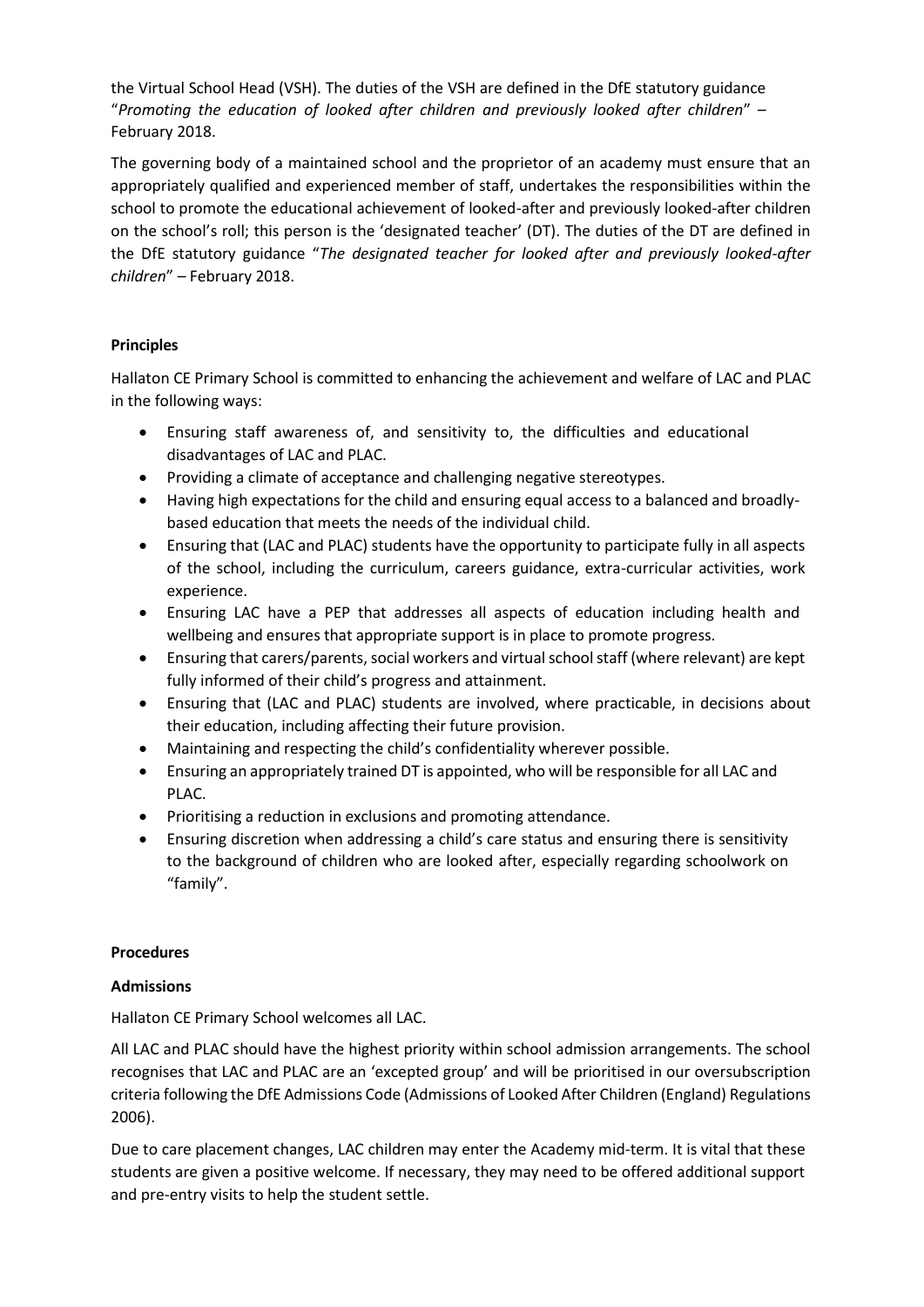#### **The PEP (Personal Education Plan)**

A PEP will be initiated within 20 school days of the LAC starting at the school or being taken into care and will be reviewed regularly and as necessary (at least termly and within 6 months of the previous PEP). The PEP will provide a regular opportunity to review progress, note any concerns, ensure appropriate support is in place and set SMART targets. The child should be involved in their PEP by attending the meeting and/or sharing their views or in another way (e.g. gathered by the DT before the meeting).

We will have robust arrangements in place to ensure that any undiagnosed special educational needs are reflected in the PEP and addressed through the Special Education Needs and Disability (SEND) framework as soon as possible.

## **Pupil Premium Plus (PPP)**

PPP for LAC will be delegated to schools by the relevant virtual school. We will allocate the Pupil Premium Plus funding (PPP) to support appropriate provision for individual LAC, meeting the objectives set out in this policy and the child's PEP. We will work in partnership with the child's Virtual School to ensure that LAC receive the full range of support to which they are entitled to enable them to make progress and achieve in all aspects of school life.

For PLAC, the PPP funding will go directly to the school's budget if the child is listed as PLAC on the January census. The use of this funding will be identified in consultation with the young person and their parents.

#### **Exclusions**

Hallaton CE Primary School recognises that LAC and PLAC are particularly vulnerable to exclusions. Where a LAC/PLAC is at risk of exclusion, the school will try every practicable means to maintain the child in school. Consultation with social workers, the Virtual School and other relevant parties will be important in identifying strategies to minimise the risk of exclusion.

If an exclusion is unavoidable, the reintegration meeting should consider all possible measures and resources that provide support and prevent further exclusions.

Please refer to the school's Behaviour & Discipline Policy which reflects the support needed for LAC and PLAC.

#### **Confidentiality**

Many LAC do not want school staff to be aware of their care status because it makes them feel different. We will maintain and respect the child's confidentiality in consultation with the social worker, carer, young person, and other parties. Once this has been agreed, complete confidentiality is to be maintained and information on LAC will be shared with school staff on a "need to know" basis.

All staff will do their utmost to maintain the child's confidentiality e.g. avoiding reference to their care status/PEP meetings in front of their peers.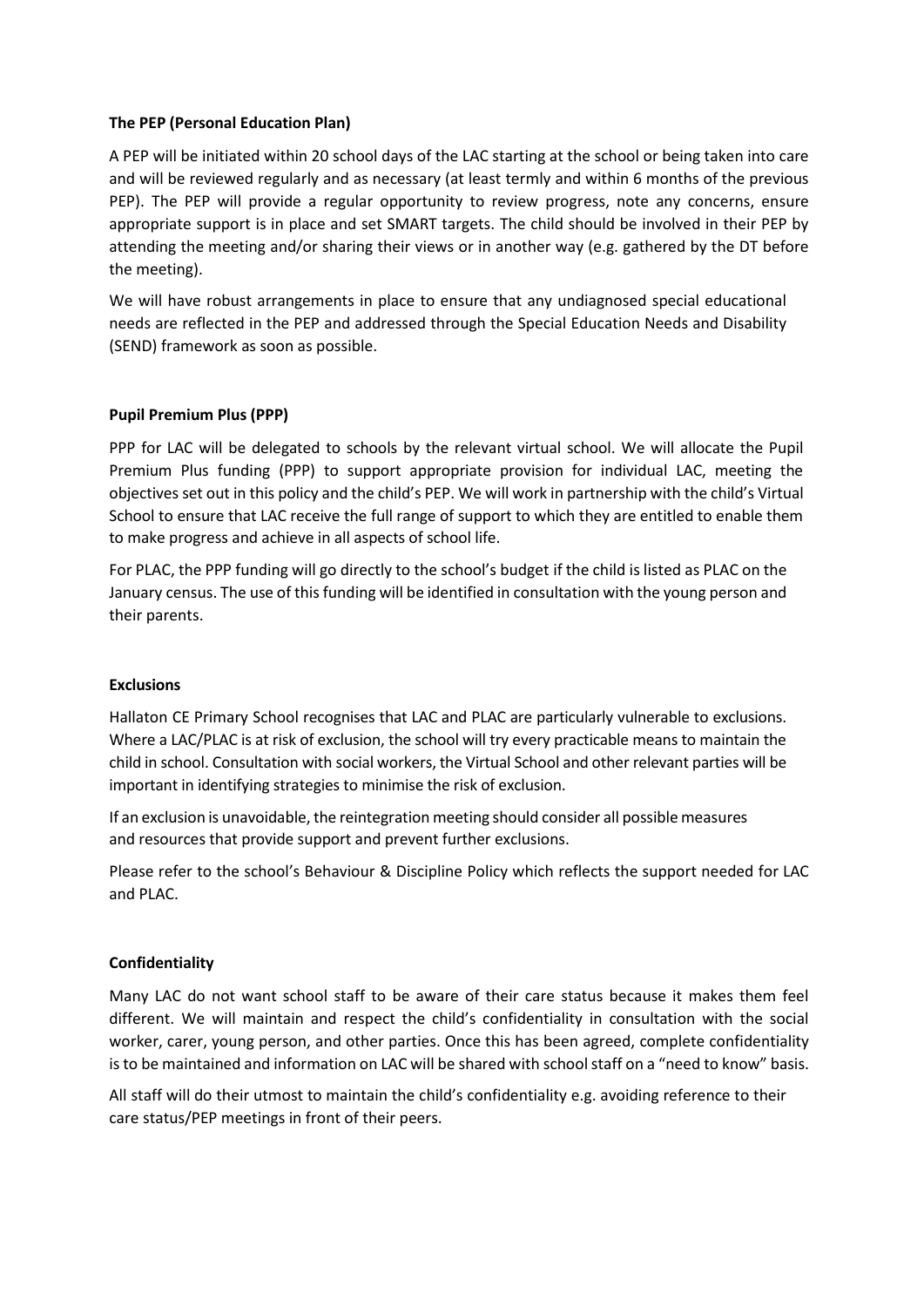#### **Links with other agencies**

The school recognises the value of working together with other agencies and organisations and will work closely with colleagues from services involved with LAC and PLAC, such as Social Care teams; virtual schools, Educational Psychology, health services, CAMHS; Youth Offending Teams.

#### **Responsibilities**

## **Governing Body**

All governors should be fully aware of the legal requirements and guidance on the education of LAC and PLAC.

The governing body will appoint a named governor for LAC and PLAC – Caroline Oxley. The named Governor will work in co-operation with the Head Teacher and DT as the named staff responsible for implementing this policy.

The named Governor should:

- ensure the school has a coherent policy for LAC and PLAC that is regularly reviewed in light of the relevant statutory guidance and that other school policies support their needs.
- ensure that the school has a DT, and that the DT has the necessary time, resources and training to be able to carry out his or her responsibilities.
- ensure LAC have equal access to all areas of the curriculum
- allocate resources to meet the needs of LAC and PLAC

The governing body should receive an annual report setting out:

- The number of LAC and PLAC students on the school's roll.
- Their attendance, as a discreet group, compared to other pupils.
- Their progress and attainment, as a discrete group, compared to other pupils.
- The number of fixed-term and permanent exclusions.
- The destinations of LAC pupils who leave the school.

The information for this report should be collected and reported in ways that preserve the anonymity and respect the confidentiality of the pupils concerned

#### **Head Teacher**

The responsibilities of the Head Teacher are:

- To identify a DT for LAC and PLAC. NB it is essential that another appropriate person is identified quickly should the DT leave the school or be absent.
- To support the DT in carrying out his/her role by making time available and ensuring that they attend training on LAC.
- To ensure that the DT has received appropriate training and has the necessary time and resources to carry out the role.
- To ensure that procedures are in place to monitor the admission, progress, attendance and any exclusion of LAC and ensure strategies are in place to address any concerns in these areas.
- To report on the progress, attendance and behaviour of LAC to all parties involved.
- To ensure that all staff receive relevant training about the needs of LAC and PLAC and are aware of their responsibilities under this policy and related guidance.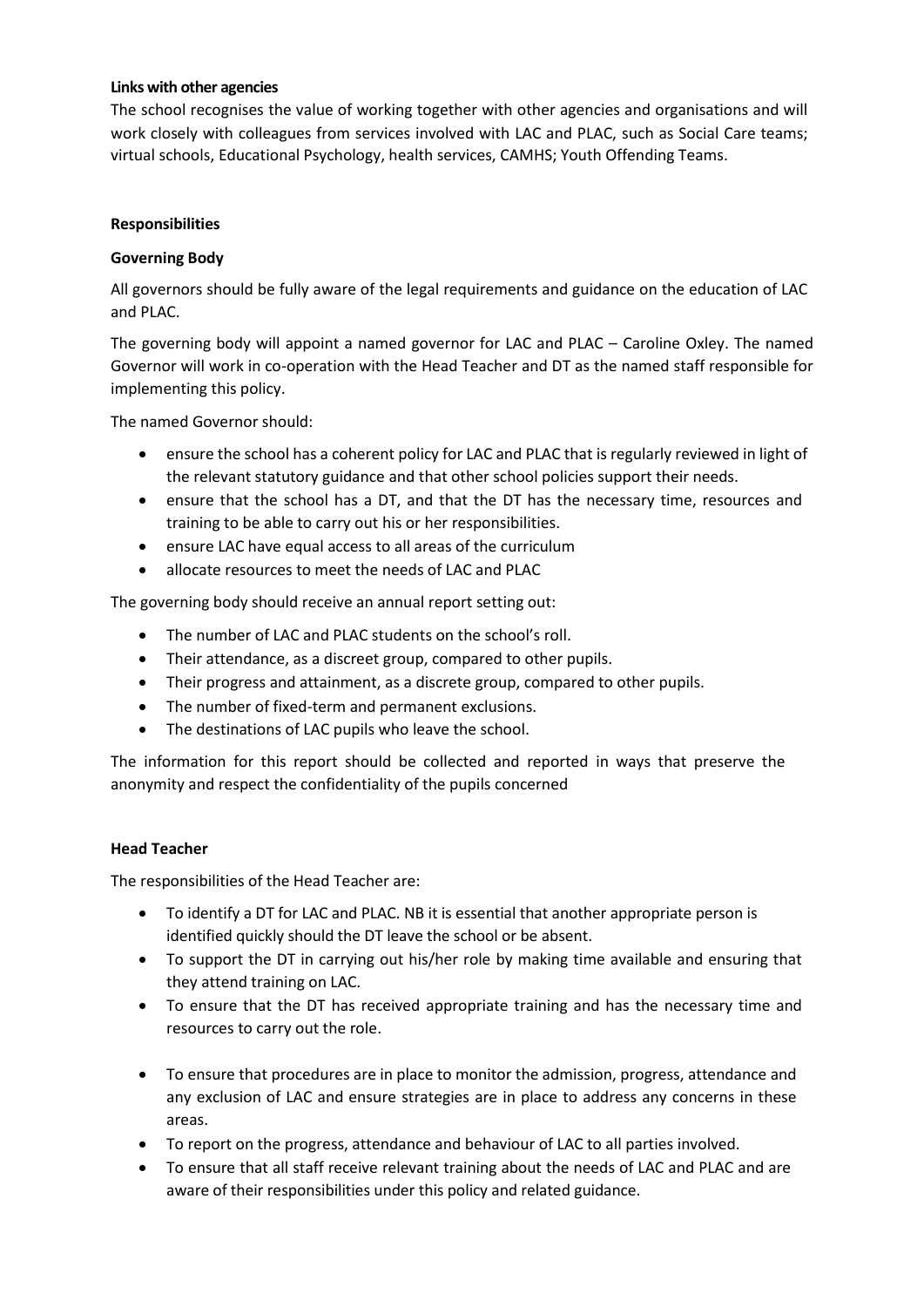To ensure that Pupil Premium funding is used effectively to support appropriate provision for individual LAC.

# **Designated Teacher**

Government Guidance says that the DT should be "*someone with sufficient authority to make things happen, who should be an advocate for LAC and PLAC, assessing services and support, and ensuring that the school Looked After and Previously Looked After Children Policy shares and supports high expectations for them."* **Our designated teacher is Mrs Susan Mann**

Our Designated Teacher will:

- Understand the role of carers, social workers and other relevant parties, be the named contact for them and maintain regular communication with them.
- Understand the role of virtual schools and respond promptly to requests for information.
- Act as an advocate for LAC and PLAC in order to maintain high aspirations, allow them equal access to educational opportunities and support with important decisions affecting future life chances
- Ensure a welcome and smooth induction for the child and their carer, using the PEP to plan for that transition in consultation with the child's social worker.
- Be pro-active in supporting transition to a new school or phase of education and ensure the speedy transfer of information.
- Be responsible for the implementation of the child's PEP and lead in promoting their educational achievement. This includes monitoring academic progress and attendance, and ensuring the necessary support is in place to meet the child's learning, social and emotional needs. This may involve working closely with other key members of staff e.g. the SENCO
- Take lead responsibility for ensuring school staff understand the things which can affect how LAC and PLAC children learn and understand the need for positive systems to support them, whilst maintaining appropriately high expectations for their educational achievements
- Ensure that each LAC and PLAC has an identified key adult that they can talk to at school.
- Ensure that children are able to discuss their progress and are involved in setting their own targets, have their views taken seriously and are supported to take responsibility for their own learning.
- Set up timely meetings with relevant parties where the pupil is experiencing difficulties in school or is at risk of exclusion.
- Maintain an up-to-date record of the LAC in school, ensuring all necessary information is passed to other staff as required on a strictly 'need to know' basis and reporting annually to governors, maintaining confidentiality of all LAC and PLAC.
- Promote inclusion in all areas of school life and encourage LAC to join in extracurricular activities and out of school learning.
- Be aware that many LAC and PLAC say they are bullied, so actively monitor and prevent bullying in school by raising awareness through the school's anti-bullying policy.
- Attend training as required and keep fully informed of latest developments and policies regarding LAC.